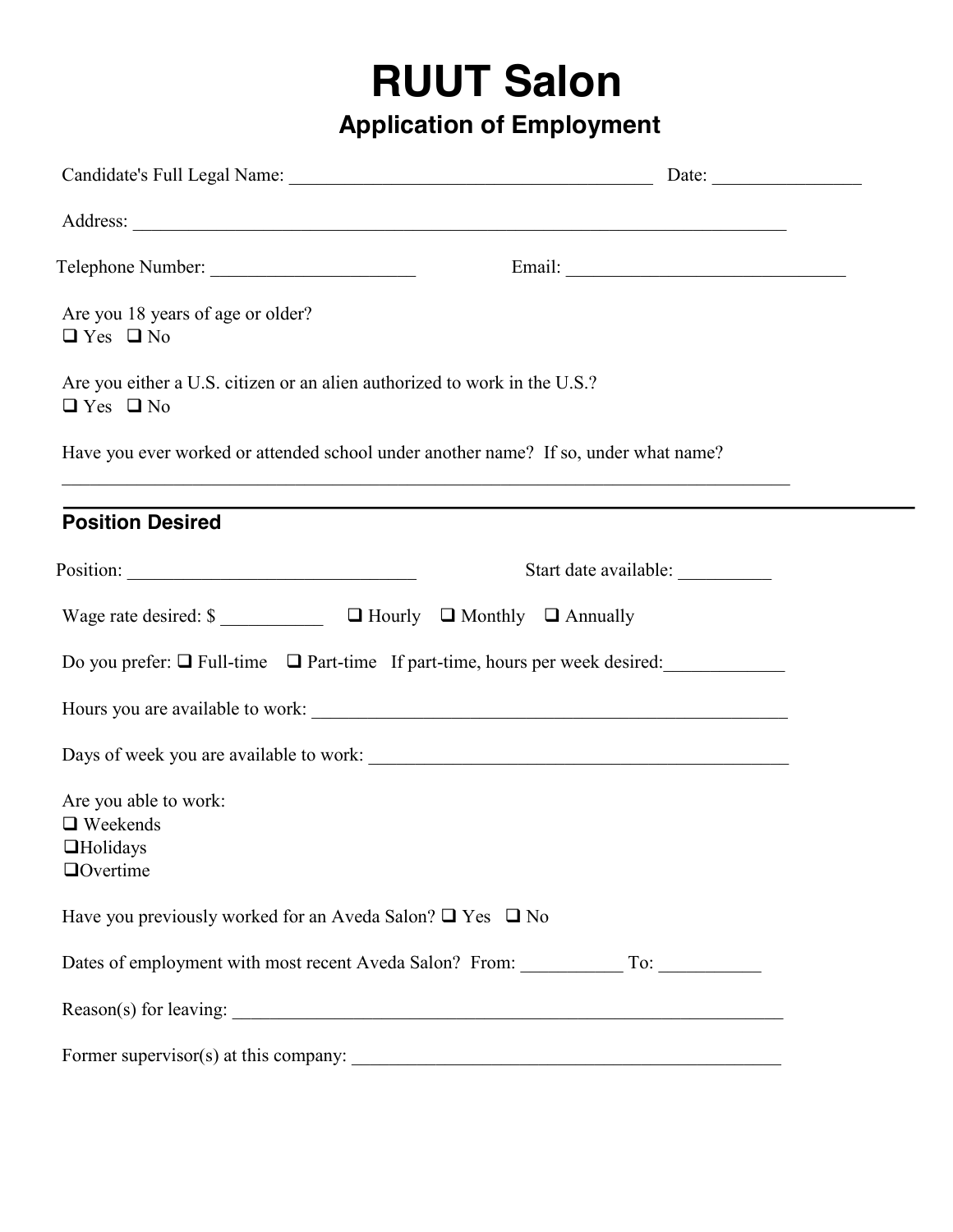#### **Education**

| High School:                                 | Graduated?<br>$\Box$ Yes $\Box$ No | Course of Study: |
|----------------------------------------------|------------------------------------|------------------|
| <b>Technical School:</b>                     | Graduated?<br>$\Box$ Yes $\Box$ No | Course of Study: |
| College/University:                          | Graduated?<br>$\Box$ Yes $\Box$ No | Course of Study: |
| Post-Graduate Education:                     | Graduated?<br>$\Box$ Yes $\Box$ No | Course of Study: |
| Other education, training or special skills: |                                    |                  |

## **Skills**

|                  | Typing speed (WPM):                           |                                                                       |                                                                                                      |                               |
|------------------|-----------------------------------------------|-----------------------------------------------------------------------|------------------------------------------------------------------------------------------------------|-------------------------------|
|                  |                                               | Are you experienced in using personal computers? $\Box$ Yes $\Box$ No |                                                                                                      | Specify: $\Box$ PC $\Box$ Mac |
| $\Box$ Millenium | $\square$ MEEVO                               | $\square$ SalonBiz                                                    | Check the following computer software(s) that you have experience in using.<br>$\Box$ Microsoft Word | $\Box$ Excel                  |
|                  | What other programs are you capable of using? |                                                                       |                                                                                                      |                               |

## **Social Media & Networking**

Do you use social media or blogs as professional, networking and/or publicity outlets?  $\Box$  Yes  $\Box$  No

List all professional social media and blog accounts (continue on separate sheet of paper if there are additional):

| Handle/Screen Name | Site/Application | Objective/Function | Public/Private |
|--------------------|------------------|--------------------|----------------|
|                    |                  |                    |                |
|                    |                  |                    |                |
|                    |                  |                    |                |
| 4.                 |                  |                    |                |
| J.                 |                  |                    |                |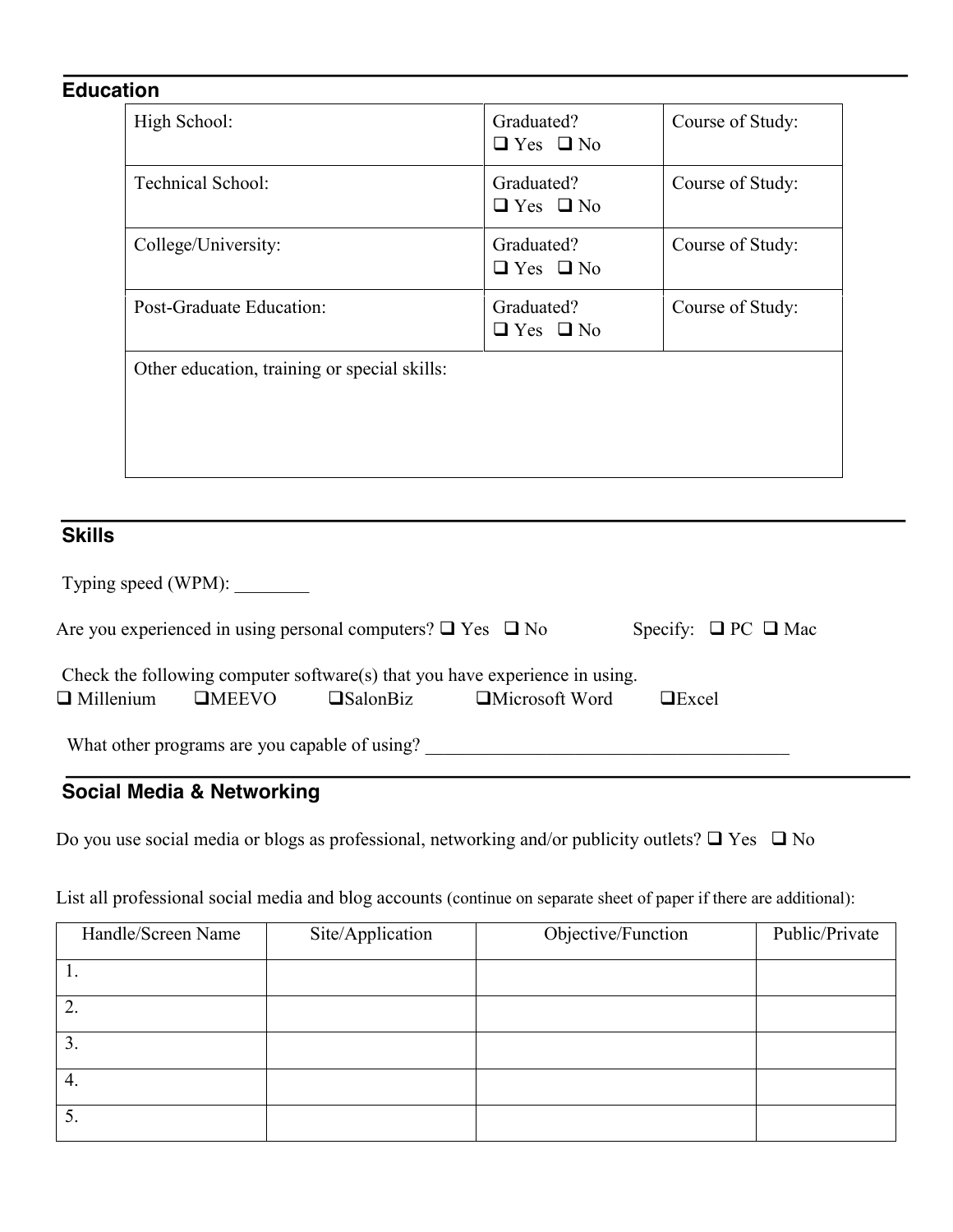# **Work Experience**

| Please list all previous employment, beginning with the most recent. If you need more room, you may attach<br>another sheet of paper. |                |                     |                                         |  |
|---------------------------------------------------------------------------------------------------------------------------------------|----------------|---------------------|-----------------------------------------|--|
| Employer:                                                                                                                             |                | Address:            |                                         |  |
| To:<br>From:                                                                                                                          | Position Held: |                     |                                         |  |
| Reason for Accepting Position:                                                                                                        |                | Reason for Leaving: |                                         |  |
| Supervisor's Name & Title:                                                                                                            |                |                     | May we contact?<br>$\Box$ Yes $\Box$ No |  |
| Description of Duties:                                                                                                                |                |                     |                                         |  |
| <b>Starting Compensation:</b>                                                                                                         |                | Final Compensation: |                                         |  |
| Employer:                                                                                                                             |                | Address:            |                                         |  |
| To:<br>From:                                                                                                                          | Position Held: |                     |                                         |  |
| Reason for Accepting Position:                                                                                                        |                | Reason for Leaving: |                                         |  |
| Supervisor's Name & Title:                                                                                                            |                |                     | May we contact?<br>$\Box$ Yes $\Box$ No |  |
| Description of Duties:                                                                                                                |                |                     |                                         |  |
| <b>Starting Compensation:</b>                                                                                                         |                | Final Compensation: |                                         |  |
| Employer:                                                                                                                             |                | Address:            |                                         |  |
| To:<br>From:                                                                                                                          | Position Held: |                     |                                         |  |
| Reason for Accepting Position:                                                                                                        |                | Reason for Leaving: |                                         |  |
| Supervisor's Name & Title:                                                                                                            |                |                     | May we contact?<br>$\Box$ Yes $\Box$ No |  |
| Description of Duties:                                                                                                                |                |                     |                                         |  |
| <b>Starting Compensation:</b>                                                                                                         |                | Final Compensation: |                                         |  |